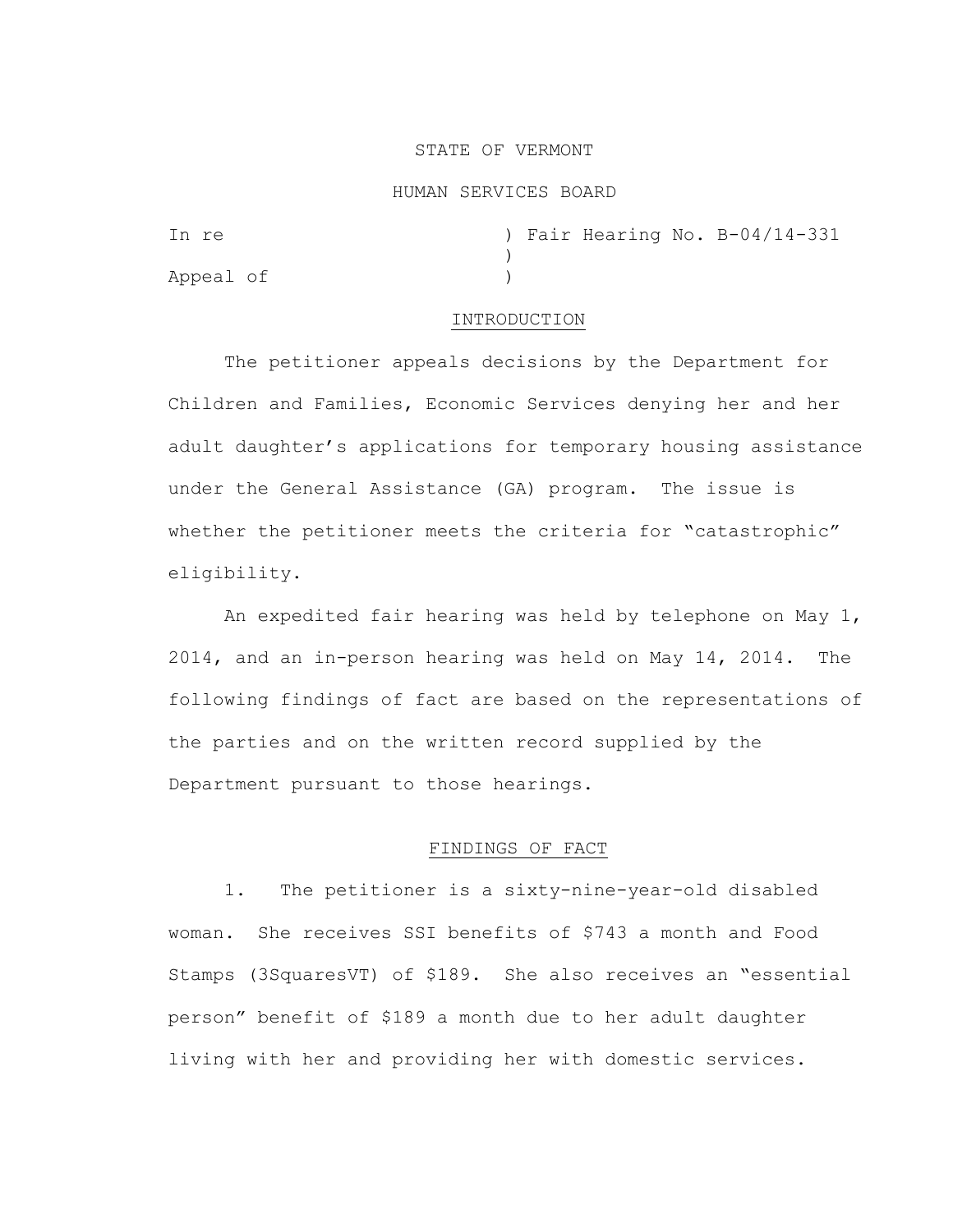Prior to April 2014 the petitioner lived with her daughter in an apartment she rented in Burlington from the Champlain Housing Trust (CHT).

2. The petitioner's present housing problem began in March 2013 when she applied to CHT to have her adult daughter move into her apartment as a live-in care attendant. In a letter dated March 8, 2013 CHT informed the petitioner that because her daughter (and her daughter's son) had previously been evicted from the property, CHT would not allow her daughter to reside in the petitioner's apartment, but that she could have another "approved" caretaker live with her if she so wished.

3. There is no dispute that despite receiving the above letter the petitioner allowed her daughter, her daughter's son, and her son's girlfriend to move into her apartment without CHT's permission.

4. In a certified letter dated April 19, 2013, CHT gave formal notice to the petitioner that it was terminating her tenancy due to unauthorized persons residing in the apartment. This was followed by an eviction action filed by CHT.

5. The petitioner and her daughter remained in the apartment for several months. CHT's eviction suit was heard in Superior Court on October 28, 2013. The petitioner was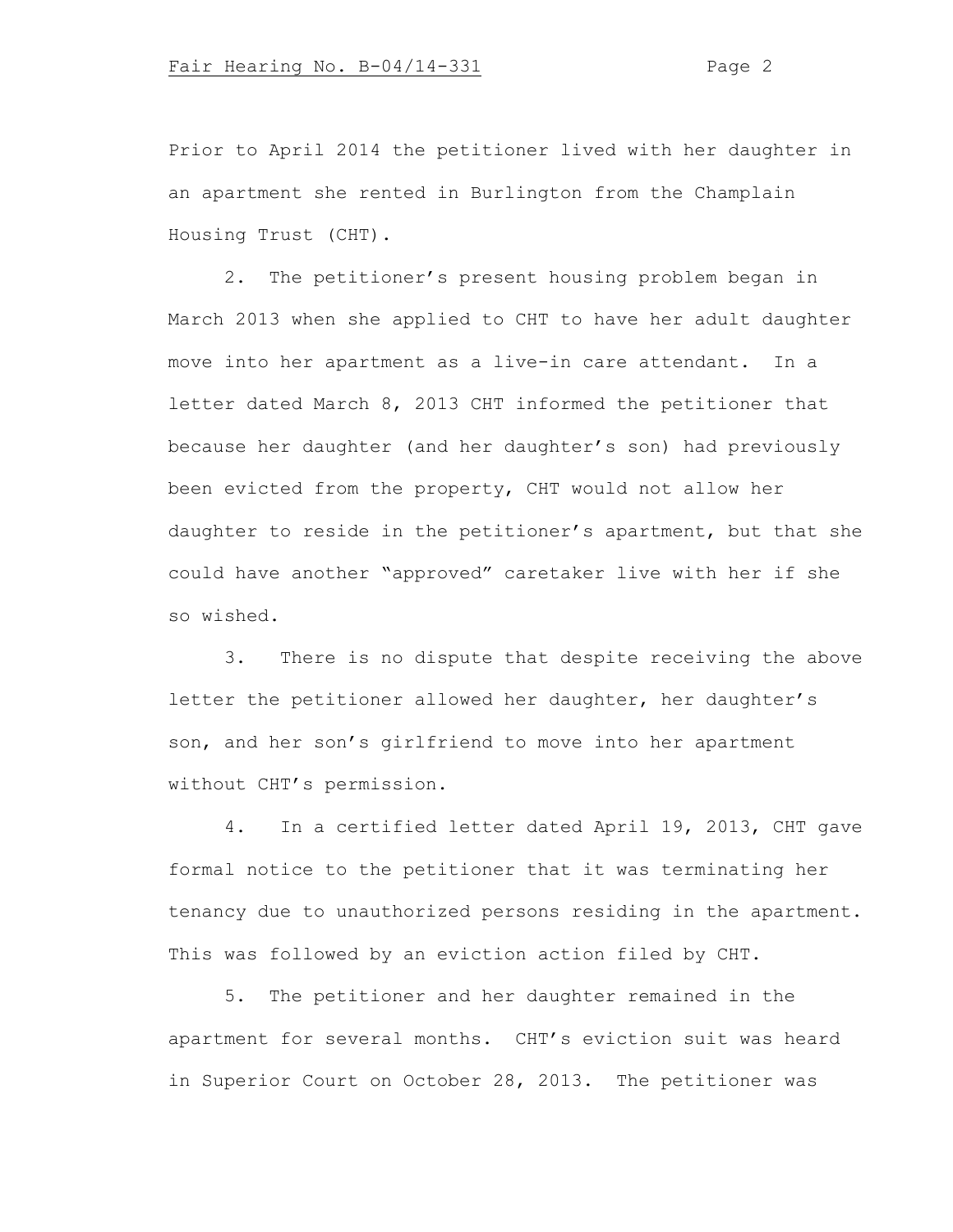represented by an attorney from the Vermont Legal Aid Elderly Law Project. On January 2, 2014 the Court issued Findings of Fact, Conclusions of Law, and Final Order allowing a writ of possession to issue within 30 days. The Court's decision is incorporated by reference herein.

6. The Department's records show that the Court subsequently denied the petitioner's motion to stay the writ of possession pending an appeal. However, it is not clear from the record and from the petitioner's and her daughter's representations at the hearings in the instant matter whether the petitioner actually filed such an appeal.

7. Sometime in April it appears the petitioner and her daughter were forced to leave the apartment. At first they moved to a motel. On April 25, 2014 (a Friday) they applied for GA. The Department denied this application in part because the petitioner had "prepaid" for a motel room through April 27, 2014. The petitioner filed an expedited appeal of this decision.

8. That afternoon the Board informed the petitioner by phone (and mailed a written notice) that a hearing in the matter would be held on May 14, 2014, but that she should reapply for GA on Monday, April 27, and request an expedited hearing at that time if she was again denied. The Board also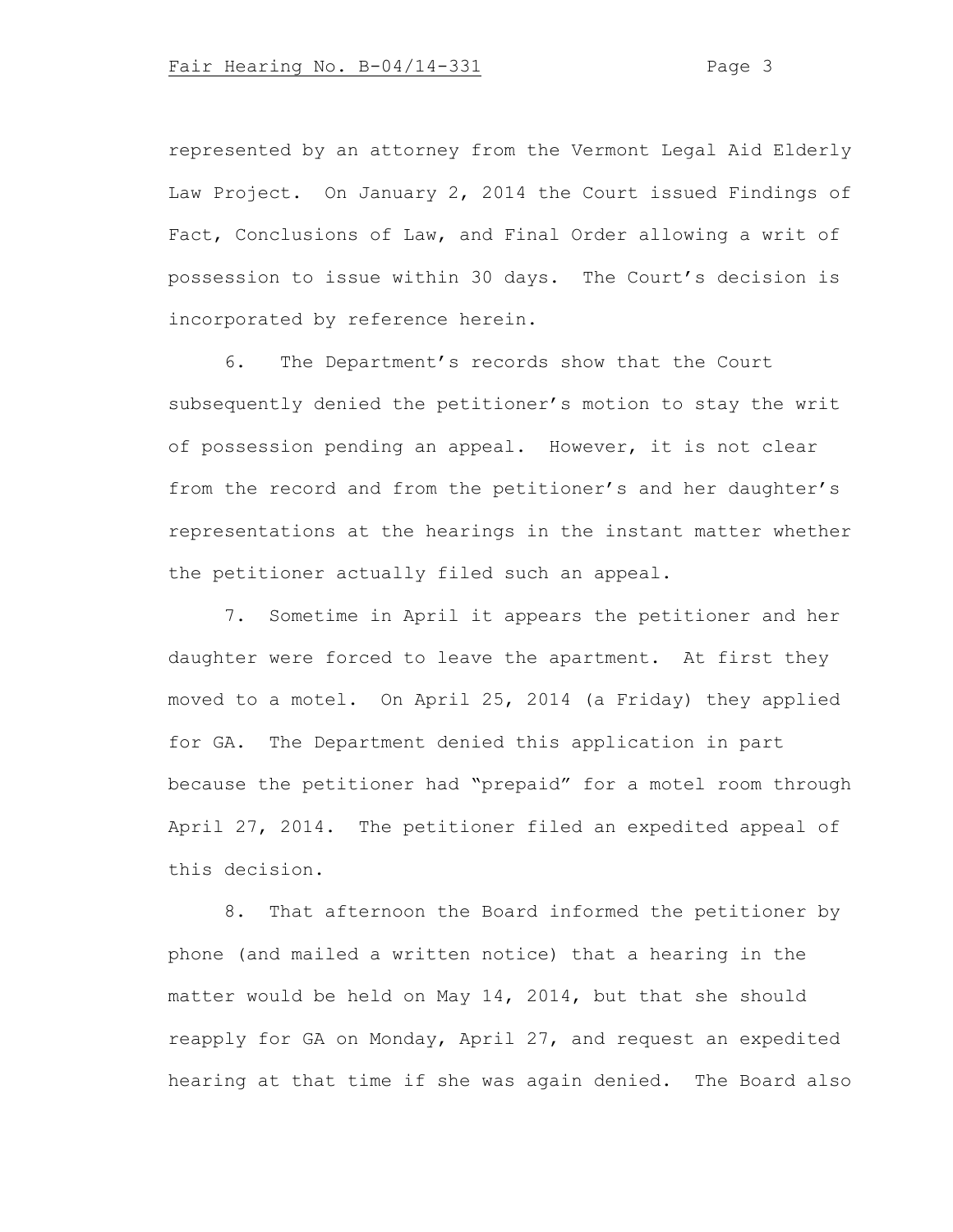advised the petitioner (by phone and in its written hearing notice) to seek legal assistance through Legal Aid or Law Line.

9. The Department's records show that the petitioner and her daughter again applied for GA for temporary housing on April 28, 2014, which the Department denied due to its determination that the petitioner had caused her eviction from her last permanent housing. The Department's records further indicate that the petitioner requested an expedited appeal of this decision on April 30, 2024. Immediately upon receiving this request the Board informed the petitioner and the Department by phone that an expedited hearing would be held in Burlington on May 1, 2014.

10. This hearing officer conducted the hearing on May 1 by phone. The petitioner and her daughter and the Department's attorney and witnesses were present in the hearing room, along with another Human Services Board Hearing Officer (who had previously scheduled hearings that day) who observed the proceedings. Both the petitioner and her daughter were *pro se.*

11. The petitioner's daughter did almost all of the talking for the petitioner at the hearing. She did not dispute the essential details of the petitioner's eviction.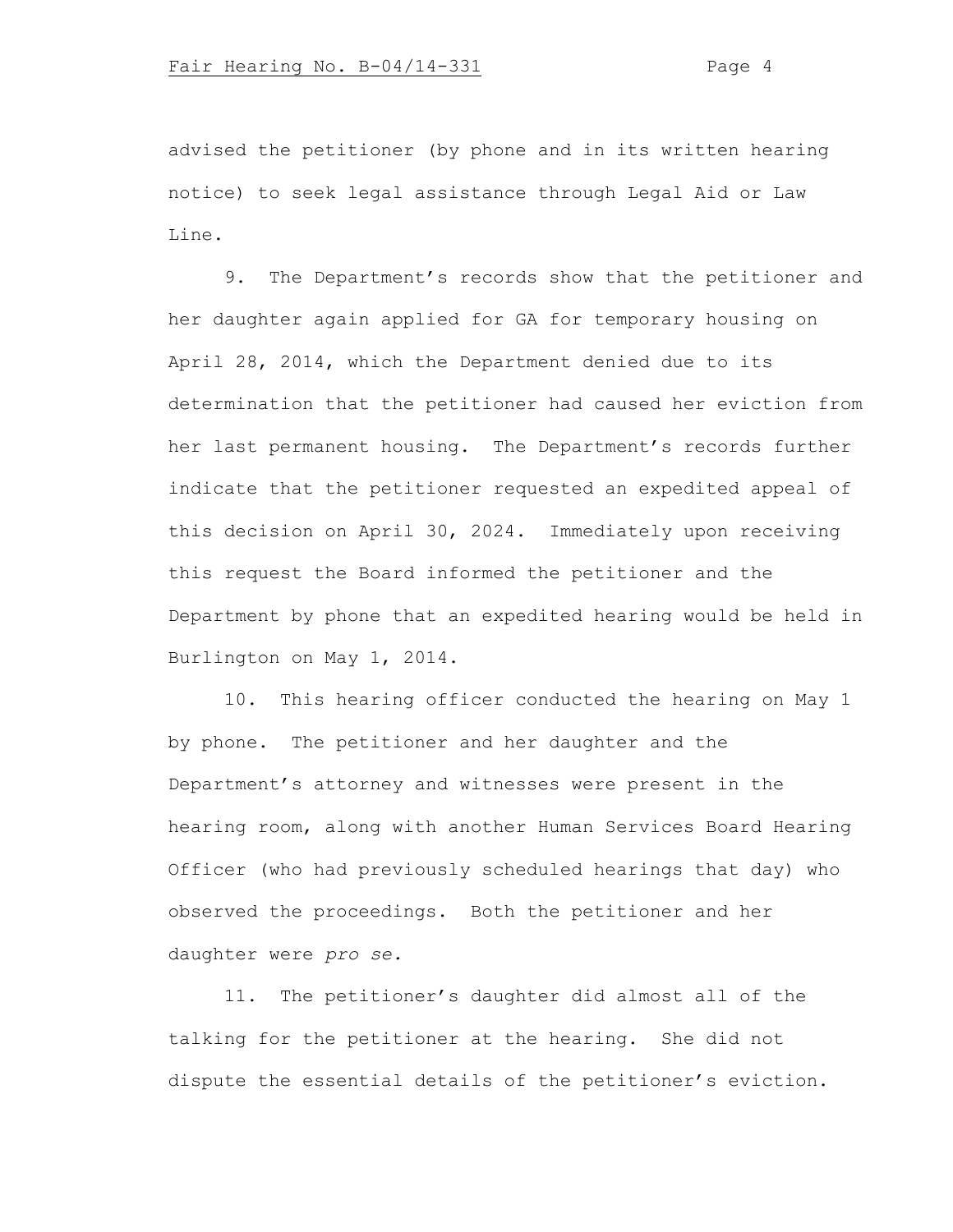The hearing officer directed the Department to request the petitioner to continue her participation in the hearing without her daughter being present, but the Department reported that the petitioner refused. The hearing officer then orally denied the petitioner's request for expedited relief, and continued the matter to the previously-scheduled hearing date on May 14, 2014. The hearing officer strongly advised the petitioner to seek legal help.

12. Nothing further was heard from the petitioner until she and her daughter appeared at the hearing on May 14, 2014. At that time the petitioner did not make any claim or present any evidence contradicting the findings of the Superior Court in its January 2, 2014 decision (see *supra*).

13. Based on the January 2, 2014 decision by the Superior Court it is found that the petitioner and her daughter were evicted from their last housing due to intentional and serious violations of the petitioner's tenant agreement with CHT.

14. There is no claim or evidence that the petitioner, or anyone purportedly acting in her behalf, has ever sought to obtain caretaker services for the petitioner, live-in or otherwise, from any person or service agency other than her daughter, or that such services would not have been available.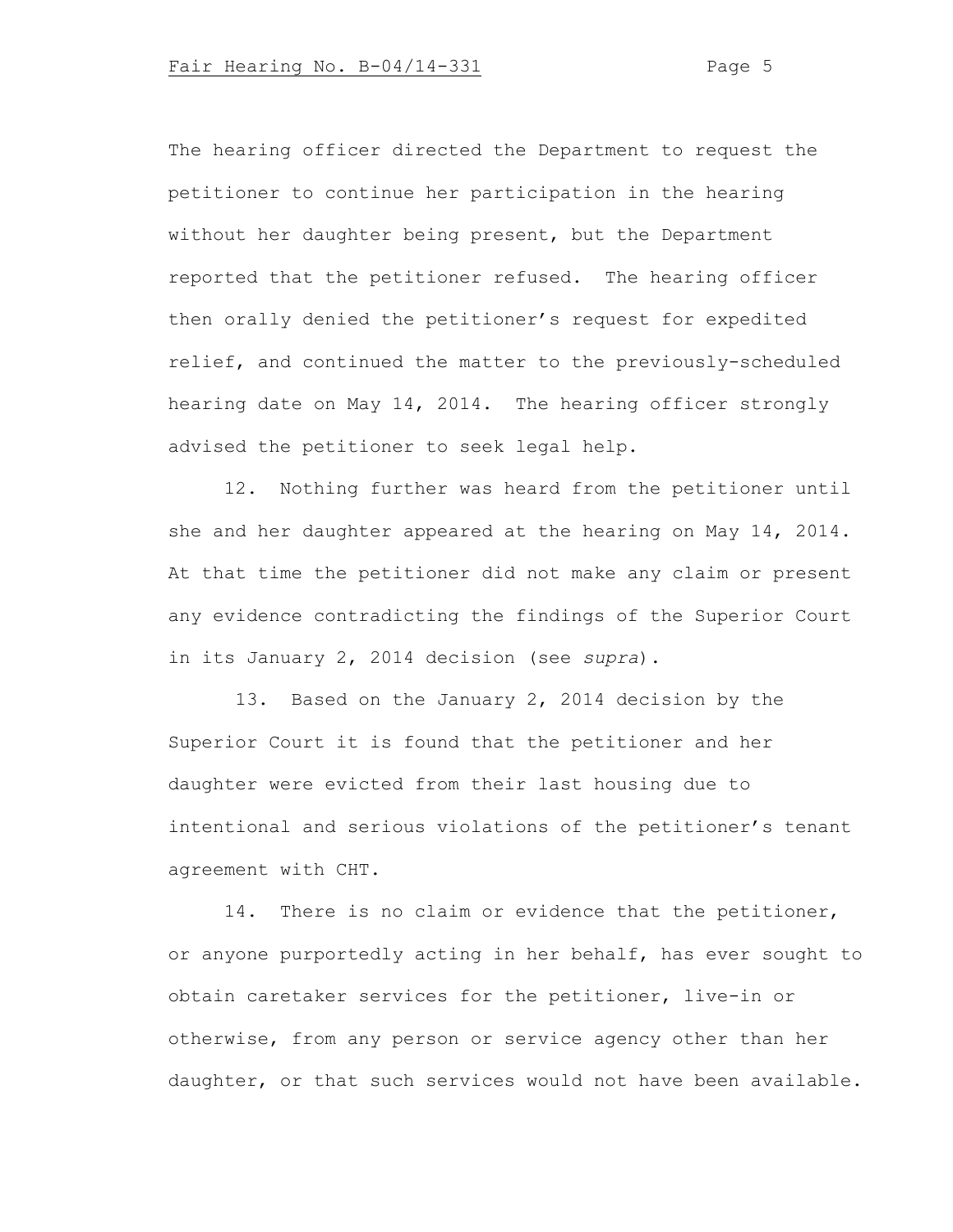15. There is no claim or evidence either that the petitioner's daughter is the only suitable or qualified individual to perform whatever caretaker services the petitioner may require, or that the petitioner does not have the means to obtain such services from an alternative source.

16. There is no claim or evidence that the petitioner (who had lived at the apartment on her own for nine years) ever made any attempt to obtain any alternative assistance with her rent or any other household expense from any person or agency other than her daughter, or that such an attempt would not have been reasonable under the circumstances.

17. There is no claim or evidence that any attorney or other person ever counseled or advised the petitioner or her daughter not to pursue any of the alternatives set forth in paragraphs 14-16, *supra*.

18. At this time there is no claim or evidence that the petitioner lacks the capacity to make decisions in her own interest or that she is not free from duress or undue influence in this regard (see fn. 1, *supra*).

### ORDER

The Department's decision to deny the petitioner GA temporary housing assistance is affirmed.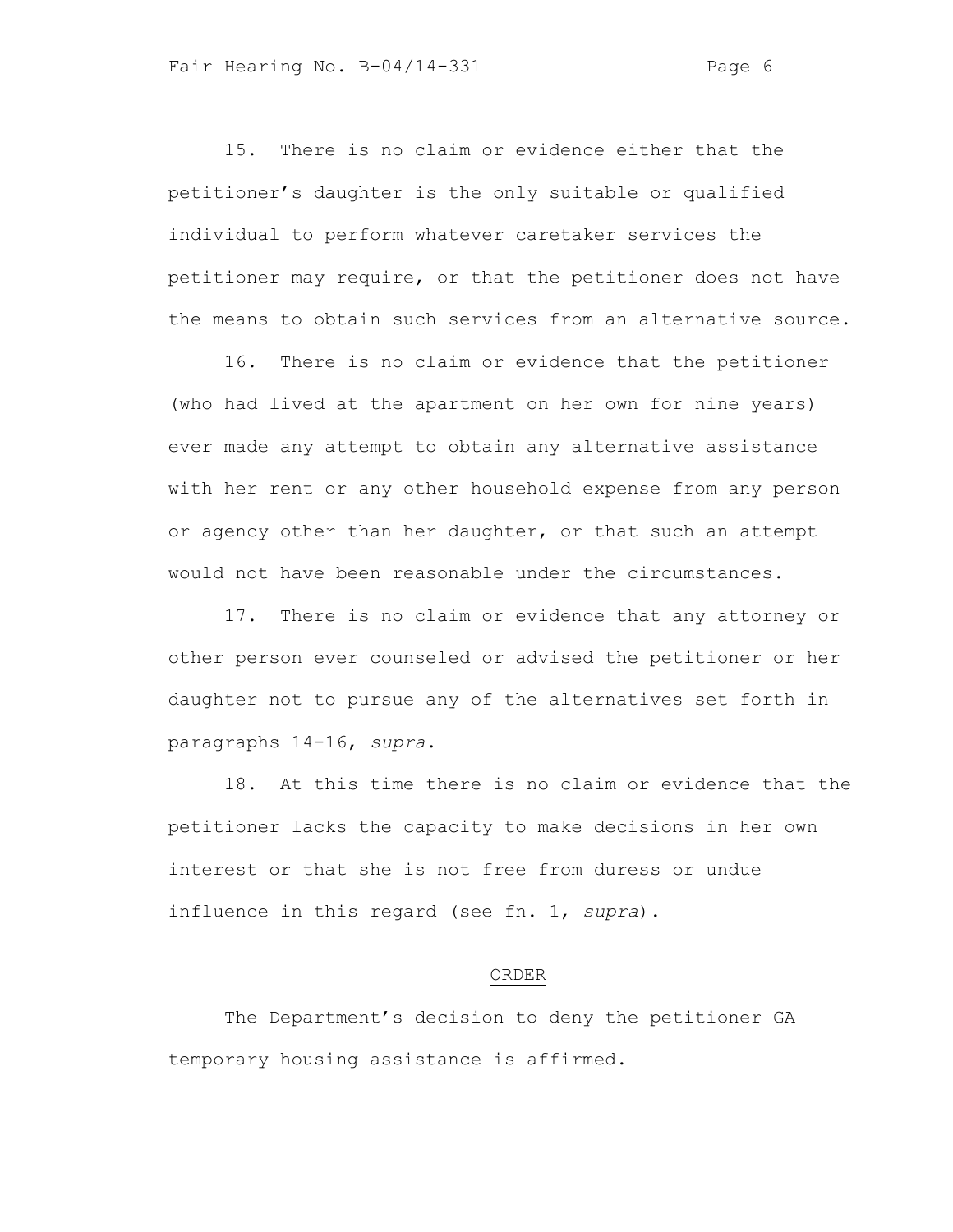# REASONS

The General Assistance program provides a safety net in limited situations provided that funds are available. 33 V.S.A. § 2103. Under the regulations, temporary housing assistance up to a maximum of 84 days is available only to those who meet the criteria for "catastrophic" eligibility. W.A.M. § 2620 provides in part:

Applicants with an emergency need attributable to a catastrophic situation (rule 2621) may qualify for GA to address that need. . .

To qualify for such assistance, applicants must meet all of the following eligibility criteria:

A. They must have an emergency need attributable to a catastrophic situation, as defined in rule 2621.

B. They must have exhausted all available income and resources.

C. They must explore and pursue or have explored and pursued all alternatives for addressing the need, such as family, credit or loans, private or community resources, and private or government-sponsored health insurance. . .

Temporary housing assistance is described in W.A.M. §

2652.2 as follows:

Temporary housing is intended to provide short term shelter (84-day maximum) for applicants who are involuntarily without housing through circumstances they could not reasonably have avoided and for whom permanent housing or alternative arrangements are not immediately available. "Could not reasonably have avoided" is subject to the limitation in rule 2621 (D).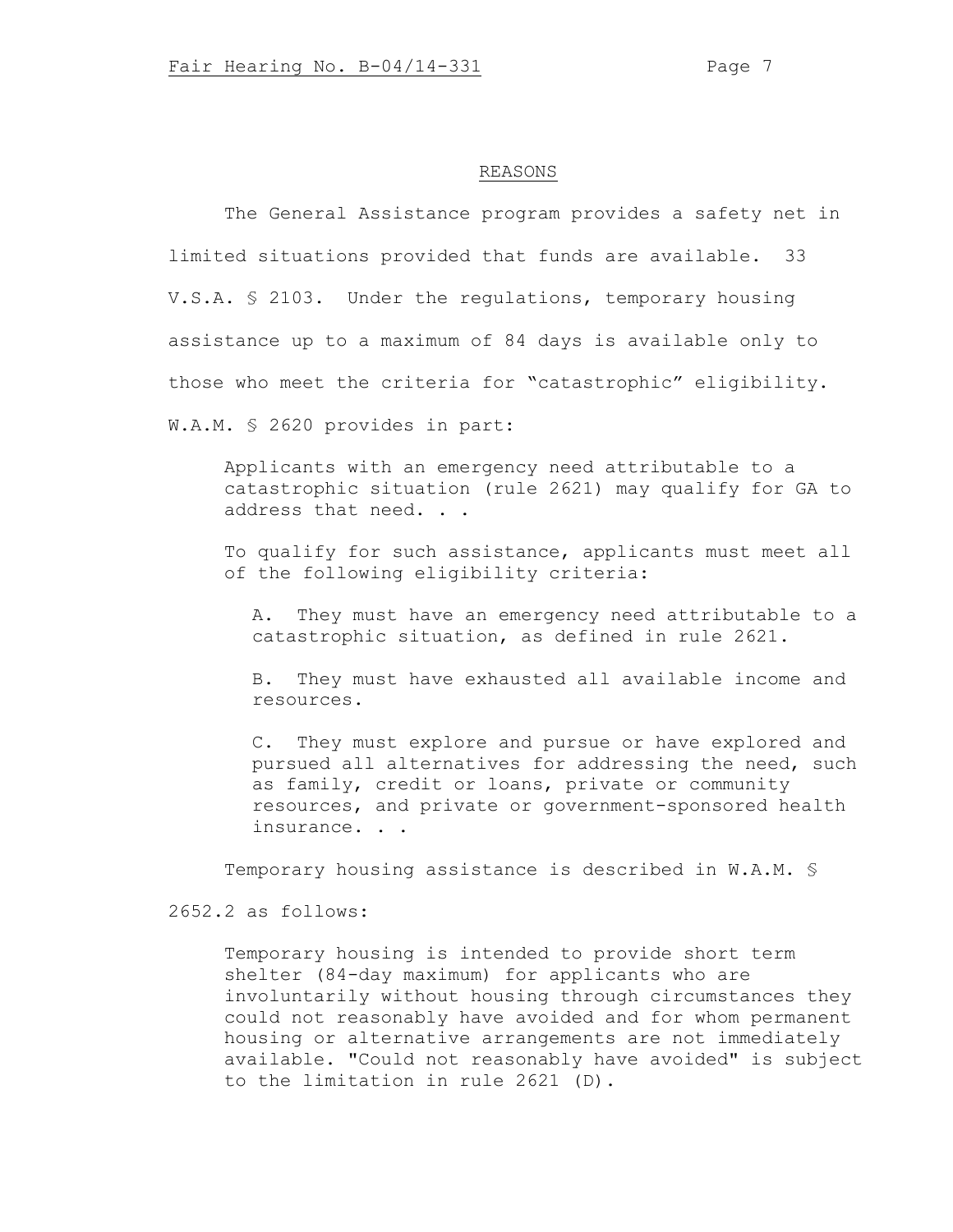"Catastrophic Situation" as defined at W.A.M. § 2621(D) includes the following:

A court ordered or constructive eviction, as defined at rule 2622, due to circumstances over which the applicant had no control.

A court-ordered eviction resulting from intentional, serious property damage caused by the applicant, other household members, or their guests; repeated instances of raucous and illegal behavior that seriously infringed on the rights of the landlord or other tenants of the landlord; or intentional and serious violation of a tenant agreement is not considered a catastrophic situation. Violation of a tenant agreement shall include nonpayment of rent if the tenant had sufficient income to pay the rent and did not use the income to cover other basic necessities or withhold rent pursuant to efforts to correct substandard housing.

The Board has noted that an essential underpinning of the above regulations is to determine whether an individual can be determined to be without fault regarding his or her homelessness. See Fair Hearing Nos. B-01/14-26 and B-10/12- 635. In this case, there is no dispute that the petitioner applied for GA after a writ of possession had been issued evicting her and her daughter from their previous apartment. However, it must be concluded that the evidence in this matter supports the Department's decision that the loss of this housing was within the petitioner's "control" under the above regulation due to her unreasonable insistence that her daughter move in with her after she had been specifically